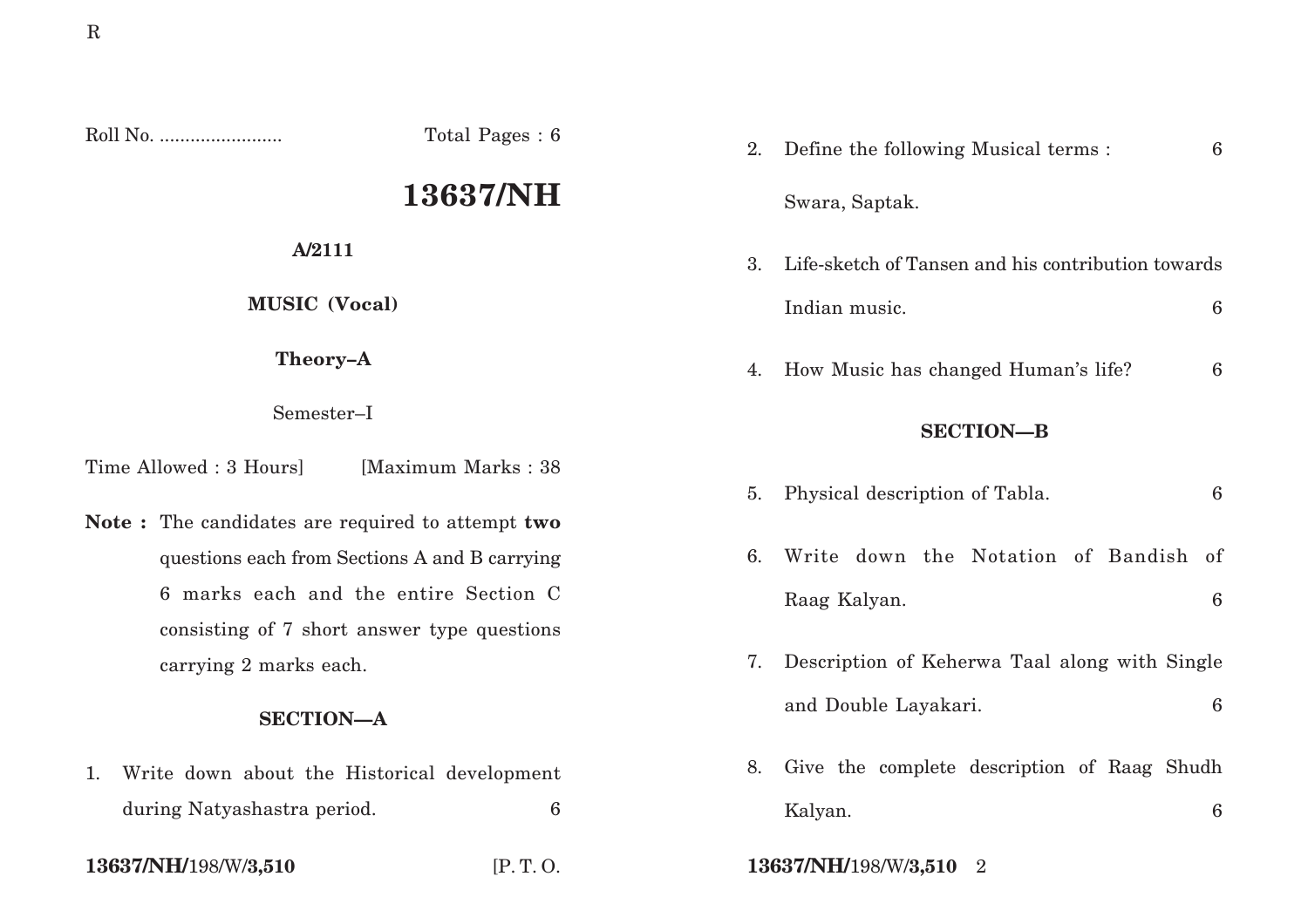## **SECTION—C**

- 9. Write short notes on the following :  $7 \times 2=14$ 
	- (i) Name of two Vedic instruments.
	- (ii) Definition of Laya.
	- (iii) Vadi, Samvadi of Raag Bilawal.
	- (iv) Name of two students of Pandit Vishnu Narayan Bhatkhande.
	- (v) How many matras are there in Dadra Taal?
	- (vi) Which Veda is related with Music?
	- (vii) Aaroh, Avaroh of Raag Alhaiya Bilawal.

### **PUNJABI VERSION**

**ਨੋਟ :** ਭਾਗ A ਅਤੇ B ਹਰੇਕ ਵਿਚੋਂ **ਦੋ–ਦੋ** ਪ੍ਰਸ਼ਨ ਕਰੋ ਅਤੇ ਹਰੇਕ ਪਸ਼ਨ ਦੇ 6 ਅੰਕ ਹਨ। ਭਾਗ C ਸਾਰਾ ਕਰੋ। ਇਸ ਵਿਚ 7 ਸੰਖੇਪ ਉੱਤਰ ਵਾਲੇ ਪਸ਼ਨ ਲਾਜਮੀ ਹਨ ਅਤੇ ਹਰੇਕ ਪਸ਼ਨ ਦੇ 2 ਅੰਕ ਹਨ।

#### **Bwg—A**

- 1. *ਨਾਟਸਾਸਤ*ਰ ਕਾਲ ਦੌਰਾਨ ਭਾਰਤੀ ਸੰਗੀਤ ਦੇ ਇਤਿਹਾਸਕ **ivkws dw vrxn kro[** <sup>6</sup>
- $2$  ਹੇਨ ਲਿਖਿਆਂ ਸੰਗੀਤਕ ਪਰਿਭਾਸ਼ਾਵਾਂ ਦੀ ਵਿਆਖਿਆ ਕਰੋ: **svr, spqk[** 6
- 3. ਤਾਨਸੇਨ ਦੀ ਜੀਵਨੀ ਅਤੇ ਸੰਗੀਤ ਦੇ ਖੇਤਰ ਵਿੱਚ **ੳਹਨਾਂ dw Xogdwn ilKo[** <sup>6</sup>
- 4. ਸੰਗੀਤ ਨੇ ਮਨੁੱਖੀ ਜੀਵਨ ਨੂੰ ਕੀਵੇਂ ਪ੍ਰਭਾਵਿਤ ਕੀਤਾ ਹੈ? 6

#### **Bwg—B**

5. ਤਬਲੇ ਦੀ ਸਰੀਰਕ ਬਣਤਰ ਬਾਰੇ ਨੋਟ ਲਿਖੋ। 6

**13637/NH/**198/W/**3,510** 3 [P. T. O. **13637/NH/**198/W/**3,510** 4